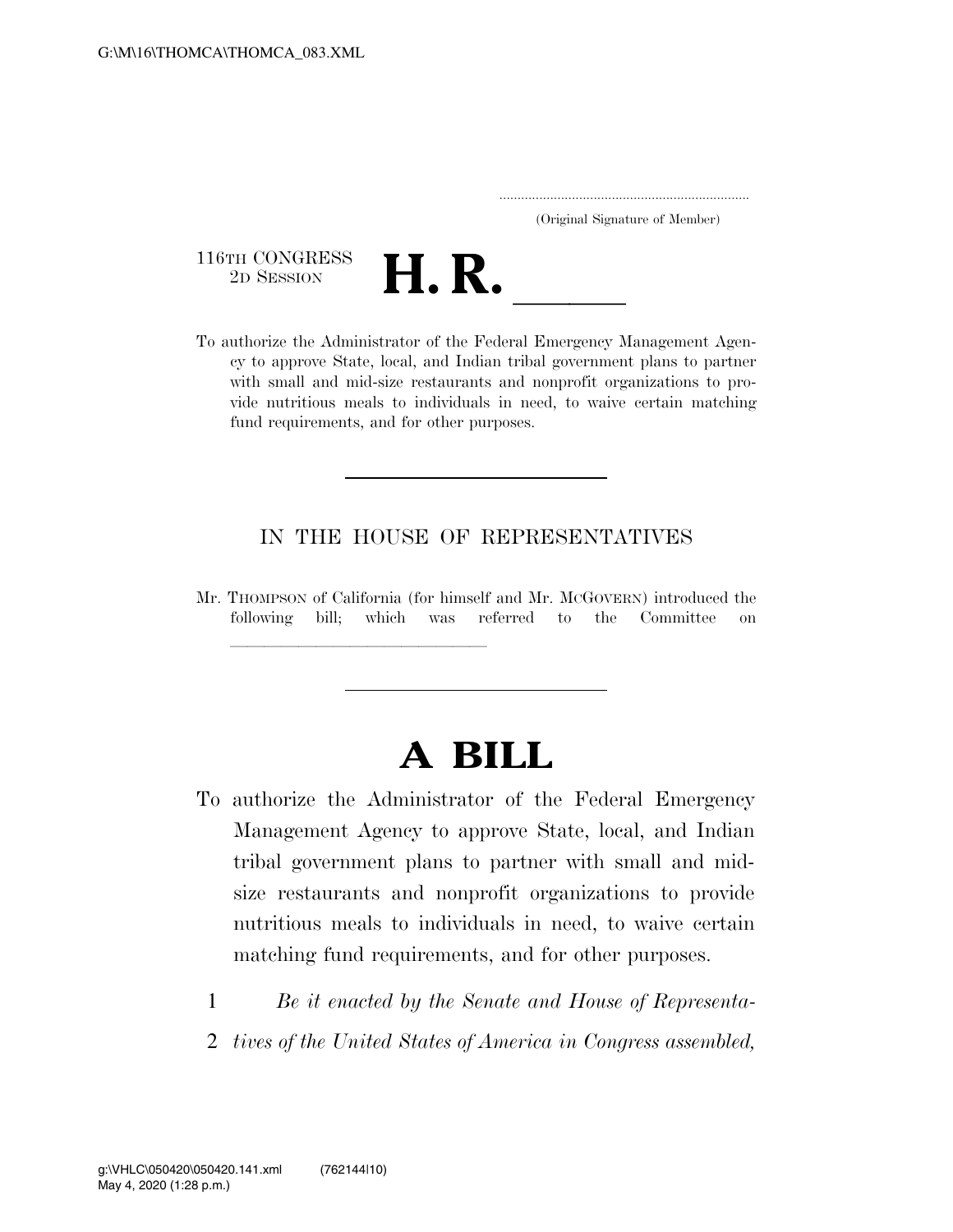$\mathfrak{D}$ 

## **SECTION 1. SHORT TITLE.**

 This Act may be cited as the ''FEMA Empowering Essential Deliveries Act'' or the ''FEED Act''.

## **SEC. 2. STATE AND LOCAL PLANS FOR MEAL DELIVERY.**

 (a) IN GENERAL.—During the period following the emergency declaration issued by the President on March 13, 2020, pursuant to section 501(b) of the Robert T. Stafford Disaster Relief and Emergency Assistance Act (42 U.S.C. 5191(b)), and under any subsequent major dis- aster declaration under section 401 of such Act (42 U.S.C. 5170) that supersedes such emergency declaration, the Administrator of the Federal Emergency Management Agency may approve plans from State, local, and Indian tribal governments that meet the requirements of sub-section (b).

 (b) REQUIREMENTS.—To be eligible to provide food services set forth in this subsection, a State, local, or In- dian tribal government shall establish a network to coordi- nate food distribution and delivery that includes a detailed plan to—

 (1) establish contracts with small and mid-sized restaurants and non-profits, including faith-based organizations and soup kitchens to prepare healthy meals for people in need; and

 (2) partner with non-profit organizations, in-cluding faith-based organizations and soup kitchens